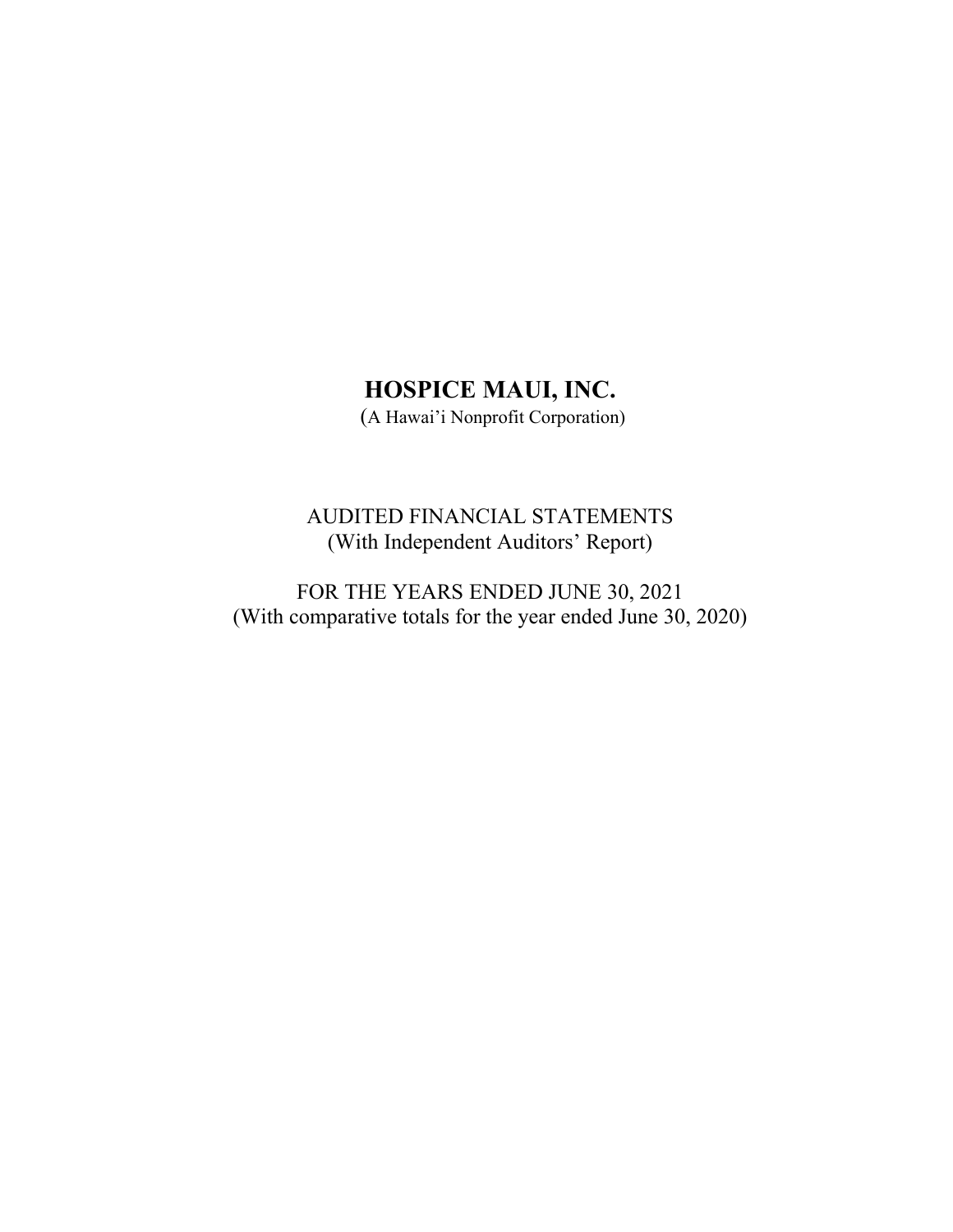

# INDEPENDENT AUDITORS' REPORT

To the Board of Directors Hospice of Maui, Inc. Wailuku, Hawaii 96793

We have audited the accompanying financial statements of Hospice Maui, Inc. (a Hawai'i nonprofit corporation), which comprise the statement of financial position as of June 30, 2021, and the related statements of activities and changes in net assets, functional expenses and cash flows for the year then ended, and the related notes to the financial statements.

## *Management's Responsibility for the Financial Statements*

Management is responsible for the preparation and fair presentation of these financial statements in accordance with accounting principles generally accepted in the United States of America; this includes the design, implementation, and maintenance of internal control relevant to the preparation and fair presentation of financial statements that are free from material misstatement, whether due to fraud or error.

# *Auditor's Responsibility*

Our responsibility is to express an opinion on these financial statements based on our audit. We conducted our audit in accordance with auditing standards generally accepted in the United States of America. Those standards require that we plan and perform the audit to obtain reasonable assurance about whether the financial statements are free of material misstatement.

An audit involves performing procedures to obtain audit evidence about the amounts and disclosures in the financial statements. The procedures selected depend on the auditor's judgment, including the assessment of the risks of material misstatement of the financial statements, whether due to fraud or error. In making those risk assessments, the auditor considers internal control relevant to the entity's preparation and fair presentation of the financial statements in order to design audit procedures that are appropriate in the circumstances, but not for the purpose of expressing an opinion on the effectiveness of the entity's internal control. Accordingly, we express no such opinion. An audit also includes evaluating the appropriateness of accounting policies used and the reasonableness of significant accounting estimates made by management, as well as evaluating the overall presentation of the financial statements.

We believe that the audit evidence we have obtained is sufficient and appropriate to provide a basis for our audit opinion.

## *Opinion*

In our opinion, the financial statements referred to above present fairly, in all material respects, the financial position of Hospice Maui, Inc. as of June 30, 2021 and the changes in its net assets and its cash flows for the year then ended in accordance with accounting principles generally accepted in the United States of America.

 $\mathcal{L}_\mathcal{L} = \{ \mathcal{L}_\mathcal{L} = \{ \mathcal{L}_\mathcal{L} = \{ \mathcal{L}_\mathcal{L} = \{ \mathcal{L}_\mathcal{L} = \{ \mathcal{L}_\mathcal{L} = \{ \mathcal{L}_\mathcal{L} = \{ \mathcal{L}_\mathcal{L} = \{ \mathcal{L}_\mathcal{L} = \{ \mathcal{L}_\mathcal{L} = \{ \mathcal{L}_\mathcal{L} = \{ \mathcal{L}_\mathcal{L} = \{ \mathcal{L}_\mathcal{L} = \{ \mathcal{L}_\mathcal{L} = \{ \mathcal{L}_\mathcal{$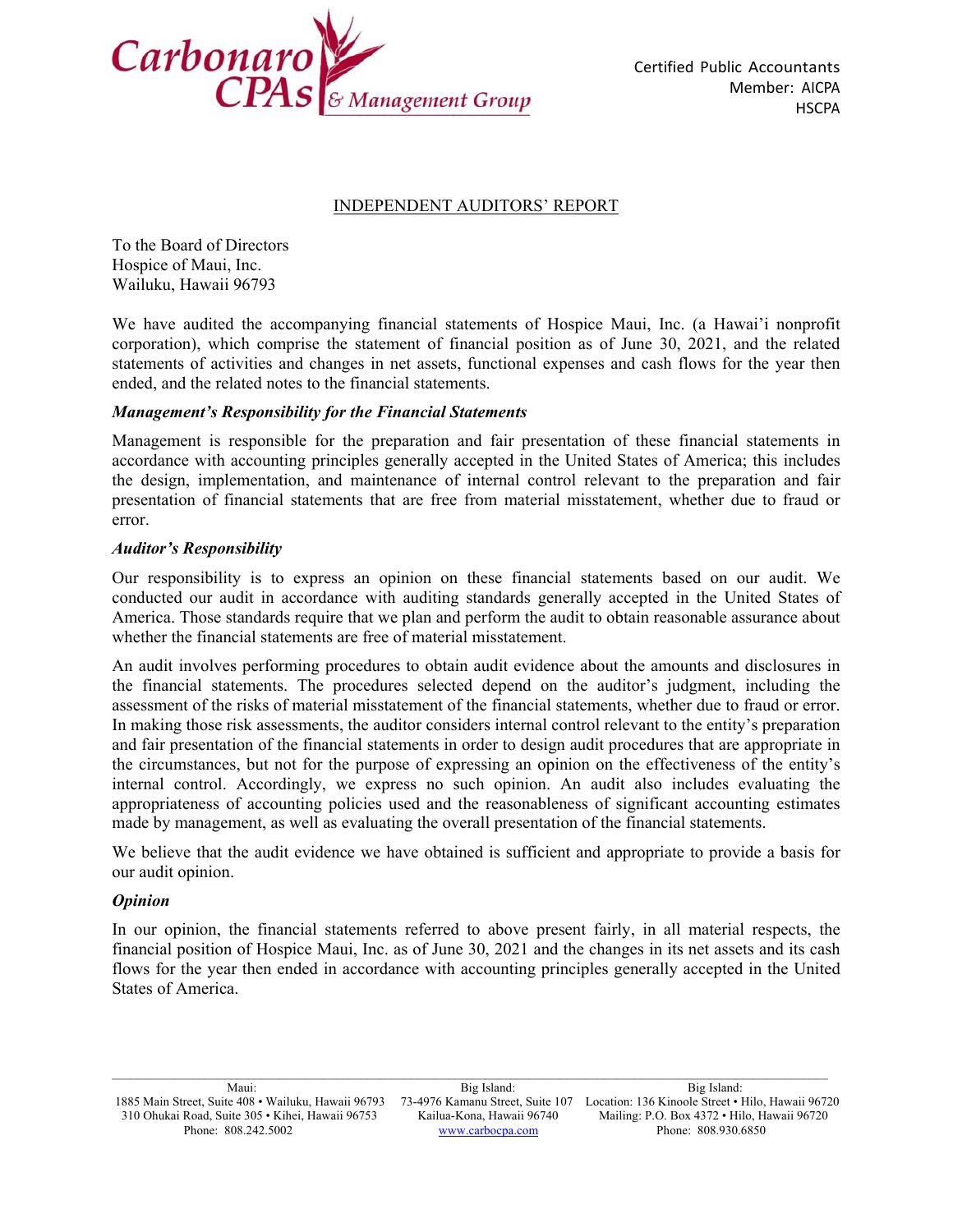#### *Report on Summarized Comparative Information*

We have previously audited the Hospice Maui, Inc.'s 2020 financial statements, and our report dated September 30, 2020, expressed an unmodified opinion on those audited financial statements. In our opinion, the summarized comparative information presented herein as of and for the year ended June 30, 2020, is consistent, in all material respects, with the audited financial statements from which it has been derived.

Carlmon CPAs & Mynt Croup

Wailuku, Hawaii September 13, 2021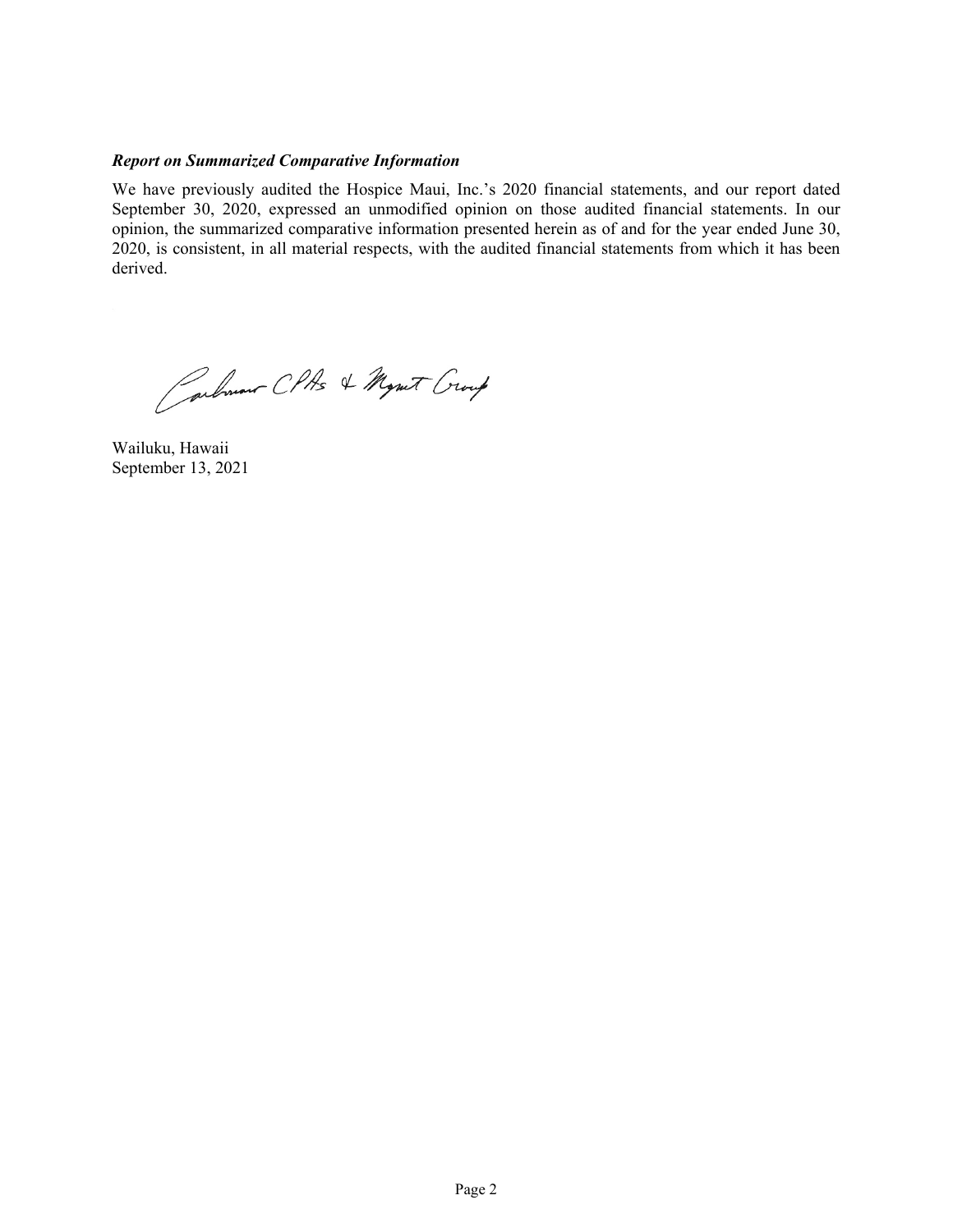#### **Statements of Financial Position**

As of June 30, 2021 and 2020

#### **ASSETS**

|                                      |    | 2021       | 2020          |
|--------------------------------------|----|------------|---------------|
| <b>CURRENT ASSETS</b>                |    |            |               |
| Cash and Cash Equivalents (Note 2)   | S. | 4,169,090  | \$3,872,833   |
| Accounts Receivable (Note 2)         |    | 740,558    | 740,928       |
| Prepaid Expenses                     |    | 9,484      |               |
| Investments (Note 10)                |    | 112,281    | 101,936       |
| <b>Total Current Assets</b>          |    | 5,031,413  | 4,715,697     |
| PROPERTY AND EQUIPMENT (Note 2)      |    |            |               |
| Buildings and Leasehold Improvements |    | 3,208,634  | 3,208,634     |
| Land                                 |    | 200,000    | 200,000       |
| Furniture & Equipment                |    | 142,899    | 130,566       |
| Land Improvements                    |    | 101,451    | 54,040        |
| <b>Accumulated Depreciation</b>      |    | (779, 189) | (678, 164)    |
| Net Property and Equipment           |    | 2,873,795  | 2,915,076     |
| <b>TOTAL ASSETS</b>                  | S. | 7,905,208  | \$7,630,773   |
| <b>LIABILITIES &amp; NET ASSETS</b>  |    |            |               |
| <b>CURRENT LIABILITIES</b>           |    |            |               |
| <b>Accounts Payable</b>              | \$ | 440,970    | \$<br>540,465 |
| Accrued Payroll and Related Expenses |    | 630,533    | 470,200       |
| Refundable Advances (Note 2)         |    |            | 299,443       |
| <b>Total Current Liabilities</b>     |    | 1,071,503  | 1,310,108     |
| NET ASSETS (Note 3)                  |    |            |               |
| <b>Without Donor Restrictions</b>    |    | 6,759,985  | 6,209,482     |
| <b>With Donor Restrictions</b>       |    | 73,720     | 111,183       |
| <b>Total Net Assets</b>              |    | 6,833,705  | 6,320,665     |
|                                      |    |            |               |
| TOTAL LIABILITIES & NET ASSETS       |    | 7,905,208  | \$7,630,773   |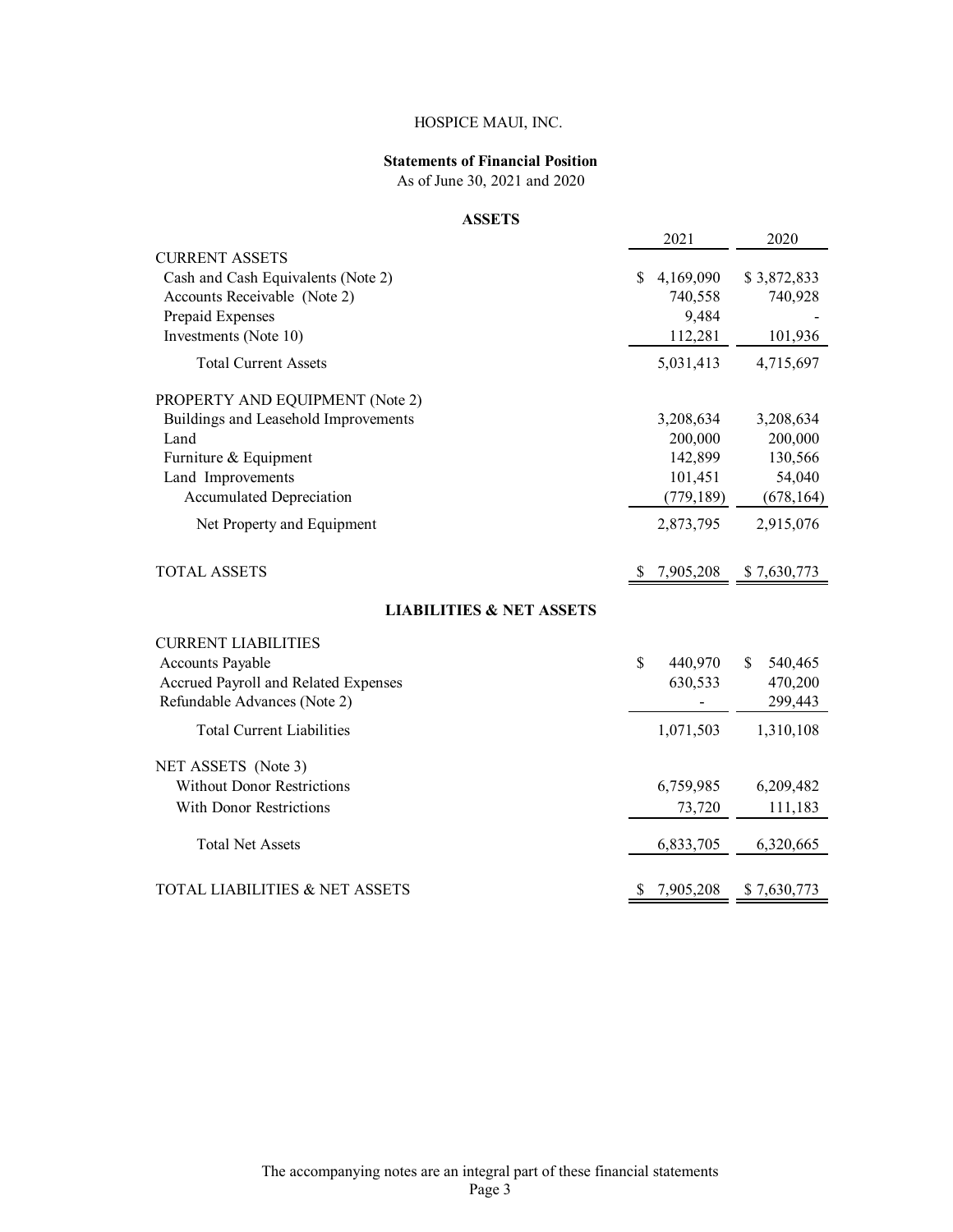# **Statement of Activities and Changes in Net Assets**

(With Comparative Totals for the Year Ended June 30, 2020) For the Year Ended June 30, 2021

|                                       | Without Donor   | With Donor                   | Total                     | Total           |
|---------------------------------------|-----------------|------------------------------|---------------------------|-----------------|
|                                       | Restrictions    | Restirctions                 | 2021                      | 2020            |
| PUBLIC SUPPORT AND REVENUE            |                 |                              |                           |                 |
| Program Service Revenue               | 6,942,271<br>S  | \$                           | 6,942,271<br><sup>S</sup> | 6,507,457<br>S. |
| Grants and Contributions              | 729,541         | 113,944                      | 843,485                   | 1,374,051       |
| Other Revenue                         | 7,360           |                              | 7,360                     | 4,255           |
| <b>Fundraising Revenue</b>            | 287             |                              | 287                       | 11,767          |
| <b>Investment Revenue</b>             | 7,153           |                              | 7,153                     | 21,639          |
| Net Assets Released From Restrictions | 151,407         | (151, 407)                   |                           |                 |
| Total Public Support and Revenue      | 7,838,019       | (37, 463)                    | 7,800,556                 | 7,919,169       |
| <b>EXPENSES</b>                       |                 |                              |                           |                 |
| Program Services                      | 5,656,769       |                              | 5,656,769                 | 5,017,572       |
| Management and General                | 1,597,000       |                              | 1,597,000                 | 1,516,969       |
| Fundraising                           | 33,747          | $\qquad \qquad \blacksquare$ | 33,747                    | 143,385         |
| <b>Total Expenses</b>                 | 7,287,516       |                              | 7,287,516                 | 6,677,926       |
| <b>CHANGE IN NET ASSETS</b>           | 550,503         | (37, 463)                    | 513,040                   | 1,241,243       |
| NET ASSETS, BEGINNING OF YEAR         | 6,209,482       | 111,183                      | 6,320,665                 | 5,079,422       |
| NET ASSETS, END OF YEAR               | 6,759,985<br>\$ | \$<br>73,720                 | \$6,833,705               | 6,320,665<br>\$ |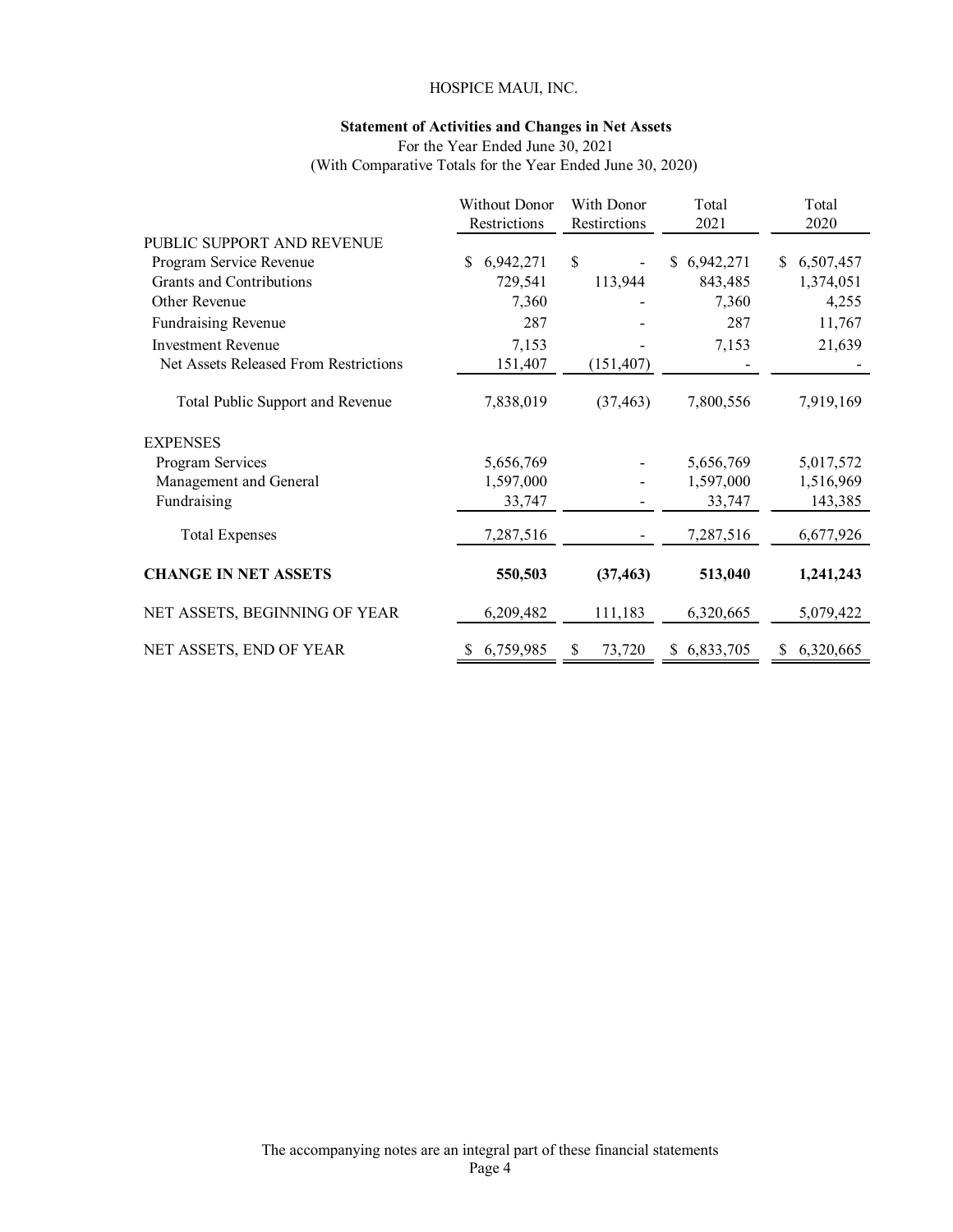# **Statement of Functional Expenses**

For the Year Ended June 30, 2021 (With Comparative Totals for the Year Ended June 30, 2020)

| 2021                              |   |                       |               |              |    |           | 2020        |
|-----------------------------------|---|-----------------------|---------------|--------------|----|-----------|-------------|
|                                   |   | Management<br>Program |               |              |    |           |             |
| <b>EXPENSES</b>                   |   | Services              | and General   | Fundraising  |    | Total     | Total       |
| Human Resource Costs              | S | 4,588,590             | \$<br>834,889 | \$<br>16,927 | \$ | 5,440,406 | \$5,021,413 |
| Pharmacy                          |   | 376,452               |               |              |    | 376,452   | 342,393     |
| Durable Medical Equipment         |   | 296,122               |               |              |    | 296,122   | 266,612     |
| Occupancy                         |   | 14,253                | 181,931       |              |    | 196,184   | 200,333     |
| <b>Bad Debt Expense</b>           |   | 167,814               |               |              |    | 167,814   | 109,491     |
| <b>Information Technology</b>     |   |                       | 150,041       |              |    | 150,041   | 119,811     |
| Depreciation Expense              |   |                       | 101,025       |              |    | 101,025   | 98,078      |
| Telecommuniations                 |   |                       | 78,951        |              |    | 78,951    | 84,867      |
| Mileage                           |   | 67,767                | 752           |              |    | 68,519    | 67,043      |
| Patients Special Needs            |   | 59,738                |               |              |    | 59,738    | 72,030      |
| <b>Ancillary Services</b>         |   | 59,376                |               |              |    | 59,376    | 34,150      |
| Insurance                         |   |                       | 58,843        |              |    | 58,843    | 51,305      |
| Accounting, Banking and Legal     |   |                       | 30,391        |              |    | 30,391    | 32,988      |
| Dues, Licenses, and Subscriptions |   |                       | 25,591        |              |    | 25,591    | 18,914      |
| <b>Informational Materials</b>    |   |                       | 8,418         | 16,820       |    | 25,238    | 18,675      |
| Continuing Education              |   |                       | 24,678        |              |    | 24,678    | 33,482      |
| Minor Equipment and Maintenance   |   |                       | 24,286        |              |    | 24,286    | 9,446       |
| Other Expense                     |   |                       | 22,295        |              |    | 22,295    | 7,171       |
| Office Supplies                   |   | 19,929                |               |              |    | 19,929    | 31,128      |
| <b>Staff Computer Expense</b>     |   |                       | 17,056        |              |    | 17,056    | 6,117       |
| <b>Public Education</b>           |   |                       | 12,667        |              |    | 12,667    | 22,153      |
| Bereavement and Volunteers        |   |                       | 12,176        |              |    | 12,176    | 8,611       |
| Postage                           |   |                       | 11,635        |              |    | 11,635    | 9,465       |
| <b>Outside Consulting</b>         |   | 6,728                 |               |              |    | 6,728     | 8,280       |
| Meeting Expenses                  |   |                       | 1,375         |              |    | 1,375     | 3,970       |
| <b>Total Expenses</b>             | S | 5,656,769             | \$1,597,000   | \$<br>33,747 | \$ | 7,287,516 | \$6,677,926 |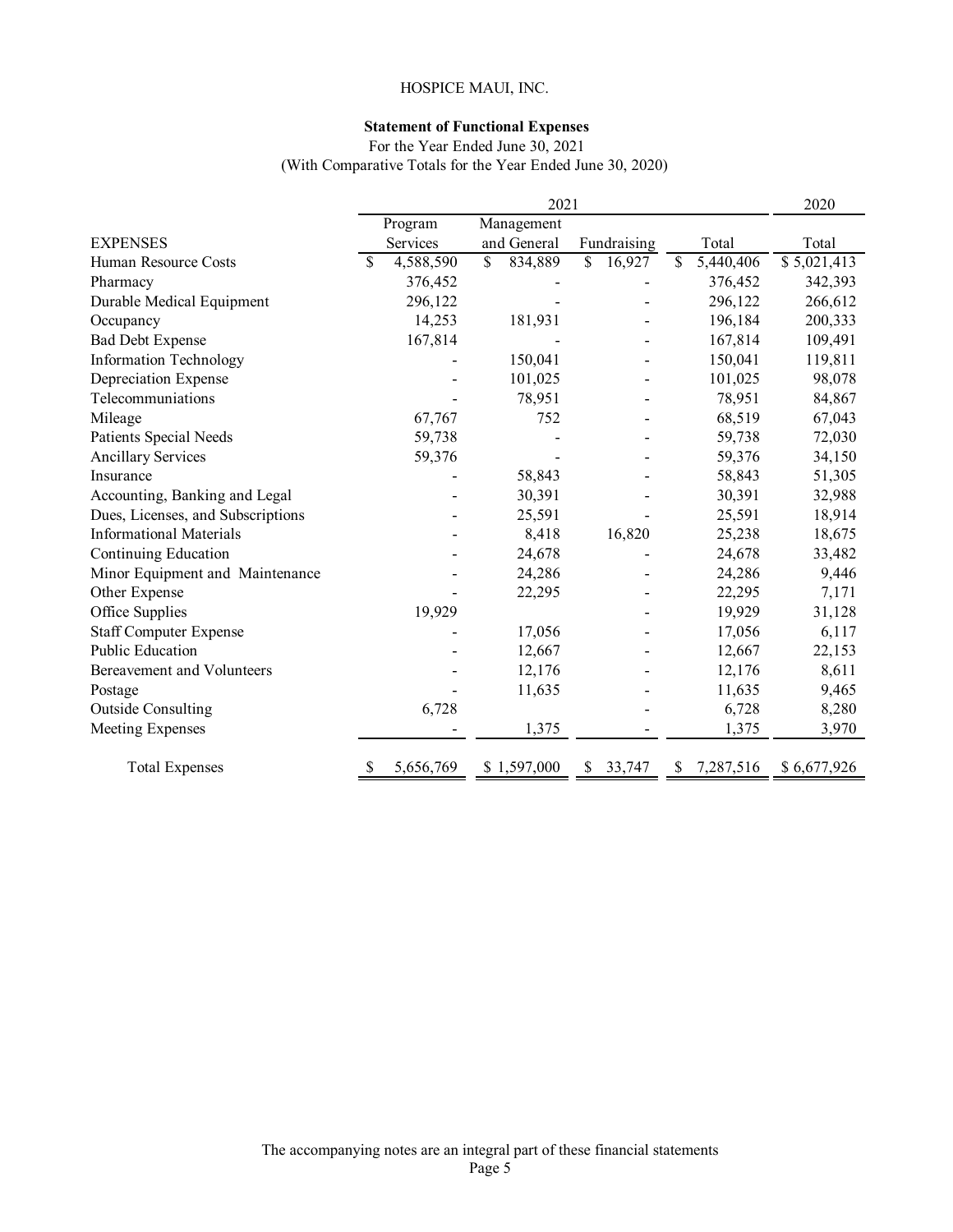# **Statements of Cash Flows**

For the Years Ended June 30, 2021 and 2020

|                                                                 | 2021             | 2020        |
|-----------------------------------------------------------------|------------------|-------------|
| CASH FLOWS FROM OPERATING ACTIVITIES                            |                  |             |
| Cash Received from Program Services                             | \$.<br>6,774,827 | \$7,809,333 |
| Cash Received from Grants and Contributions                     | 544,042          | 1,673,494   |
| Cash Received from Other Revenues                               | 7,360            | 81,110      |
| Cash Received from Fundraising                                  | 287              | 11,767      |
| Cash Received from Interest Revenue                             | 7,153            | 21,639      |
| Cash Paid to Employees and Vendors                              | (6,967,323)      | (6,522,630) |
| Net Cash Provided by Operating Activities (Note 5)              | 366,346          | 3,074,713   |
| CASH FLOWS FROM INVESTING ACTIVITIES                            |                  |             |
| Purchase of Property and Equipment and Construction in Progress | (59, 744)        | (13,695)    |
| Net Sales of Investments                                        | (10, 345)        | (14,291)    |
| Net Cash Used by Investing Activities                           | (70,089)         | (27,986)    |
| CASH FLOWS FROM FINANCING ACTIVITIES                            |                  |             |
| Net Increase in Cash for the Year                               | 296,257          | 3,046,727   |
| CASH BALANCE, BEGINNING OF YEAR                                 | 3,872,833        | 826,106     |
| CASH BALANCE, END OF YEAR                                       | 4,169,090        | \$3,872,833 |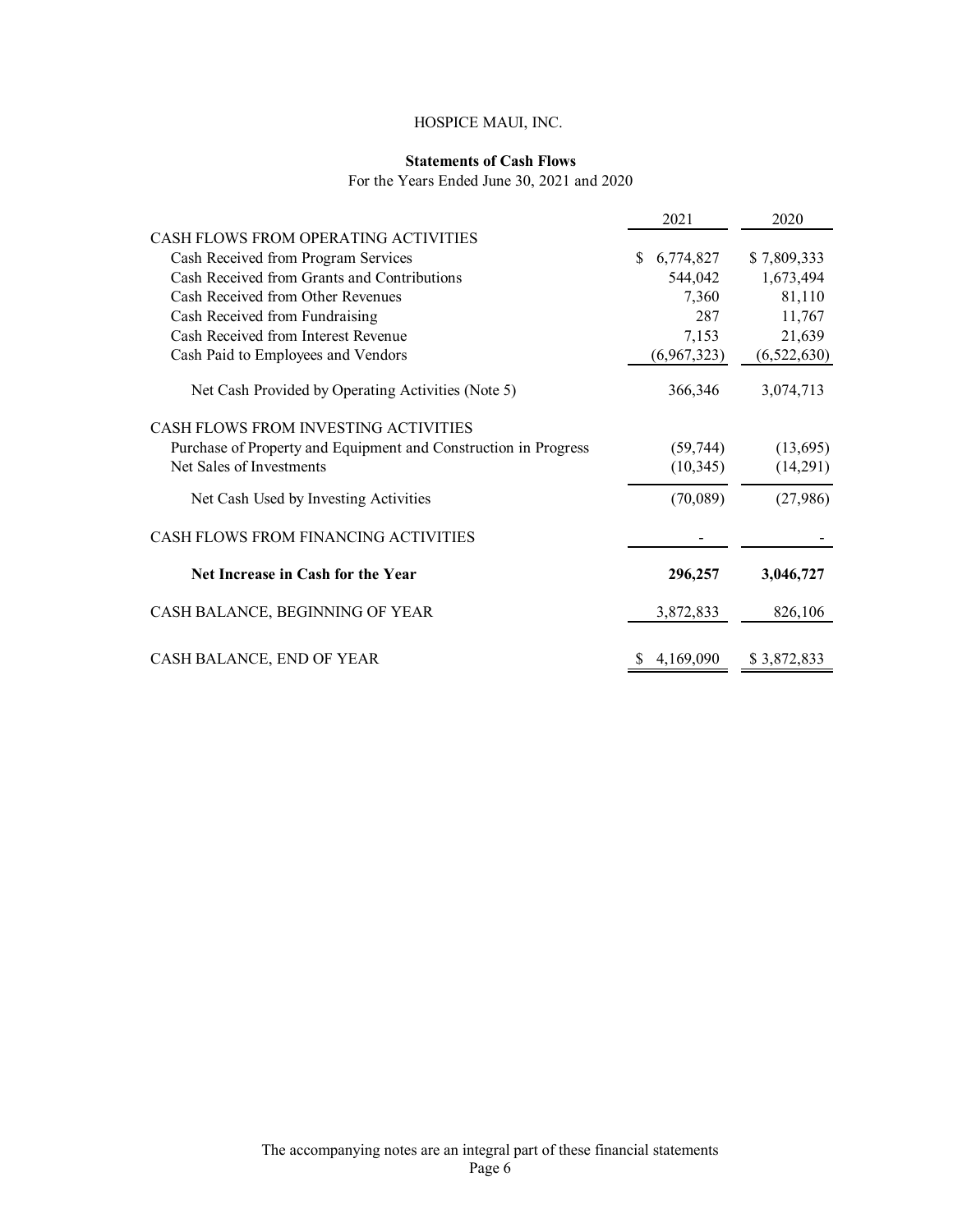## **Notes to the Financial Statements**

June 30, 2021

#### Note 1. ORGANIZATION

Hospice Maui, Inc. (the Organization) is a nonprofit organization incorporated under the laws of the State of Hawai'i in November 1981. The Organization was formed to provide for the physical, social, emotional and spiritual needs of terminally ill patients and their families on Maui so that their final days together can be meaningfully spent in comfort and with dignity. The Organization also runs training programs for volunteers and professionals in the health care fields.

## Note 2. SUMMARY OF SIGNIFICANT ACCOUNTING POLICIES

*Method of Accounting:* The Organization uses the accrual method of accounting for financial statement reporting according to generally accepted accounting principles. Under this method of accounting, contract revenue is recognized when earned rather than when received and expenses are recognized when incurred rather than when paid.

In accordance with FASB's ASC Topic 606, *Revenue from Contracts with Customers* and FASB's ASU 2018-08, Not-for-Profit Entities (Topic 958), *Clarifying the Scope and the Accounting Guidance for Contributions Received and Contributions Made*, performance obligation related to program services and grant revenue are recognized as the expenses occurred or the services have been provided throughout the year. Grant revenue is recognized as the expenses occurred or the services have been provided throughout the fiscal year. Other revenues and donations do not have a specific performance obligation and are generally earned when received.

*Property and Equipment:* The Organization capitalizes all furniture and equipment with a useful life greater than one year and a value of over \$1,500. Property and equipment are stated at cost or, if donated, at the approximate fair value at the date of donation. Depreciation is computed using the straight-line method over the assets' estimated useful lives.

*Cash and Cash Equivalents:* For the purpose of the statement of cash flows, cash is defined as money market, demand deposits, certificates of deposit and savings accounts. These balances, from time to time, exceed Federally Insured levels, see Note 7.

*Accounts Receivable:* Management reviews receivables on a periodic basis to determine if an allowance for doubtful accounts is necessary based on past collection history and the current composition of the accounts receivable balance. Management has determined an allowance for doubtful accounts is not necessary at June 30, 2021 and 2020. Receivables are written off when deemed uncollectible. Recoveries of receivables previously written off are recorded as a reduction to bad debt expense when received.

*Estimates:* The preparation of financial statements in conformity with accounting principles generally accepted in the United States of America requires management to make estimates and assumptions that affect certain reported amounts and disclosures. Accordingly, actual results could differ from those estimates.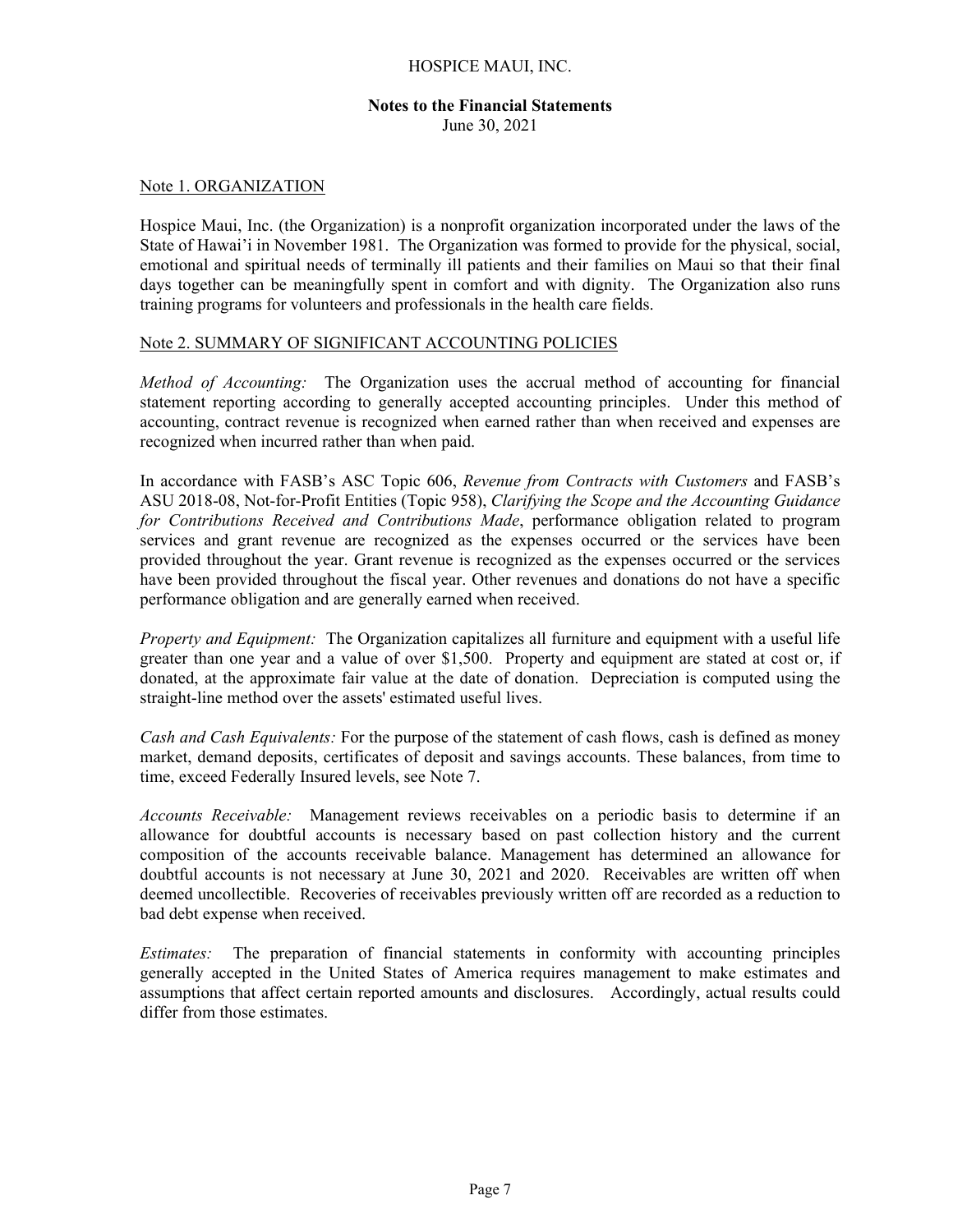#### **Notes to the Financial Statements**

June 30, 2021

#### Note 2. SUMMARY OF SIGNIFICANT ACCOUNTING POLICIES (Continued)

*Income Taxes:* The Organization is exempt from Federal income taxes under Section 501(c)(3) of the Internal Revenue Code and also from State of Hawaii income taxes under Section 237-23 (b) of the Hawaii Revised Statutes, except on net income derived from unrelated business activities. The organization does not have any unrelated business income. The organization believes that it has appropriate support for any tax position taken, and as such, does not have any uncertain tax positions that are material to the financial statements. The Organization's federal tax returns for 2018, 2019, and 2020 are subject to examination by the IRS, generally for three years after they were filed.

*Refundable Advances:* Conditional contribution revenue is recognized when earned, which is as conditions are fulfilled. However, funds received that are not earned as of year-end are recorded as a liability under refundable advances. The Organization had \$-0- and \$299,443 in refundable advances for the year ended June 30, 2021 and 2020, respectively. All of the balance at June 30, 2020 was from unspent CARES Act funding. These funds were spent and recognized as revenue during fiscal year 2021.

*Functional Expenses:* Functional expenses are allocated to program related and administrative functions. Expense allocations are generally computed based on the number of employees performing program or administrative functions.

#### Note 3. NET ASSETS

In accordance with ASU 2016-14, Not-for-Profit Entities (Topic 958) – *Presentation of Financial Statements of Not-for-Profit Entities*, Hospice Maui, Inc. is required to report information regarding its financial position and activities according to two classes of net assets: net assets without donor restrictions and net assets with donor restrictions.

Net assets without donor restrictions include all resources that are not subject to donor-imposed stipulations or contributions with donor-imposed restrictions that are met during the same year as the contribution is made. Net assets without donor restrictions denoted as property and equipment represent equity in such property and equipment.

Net assets with donor restrictions include amounts that the donor subjects to restrictions in perpetuity and amounts subject to legal or donor-imposed stipulations that may or will be met either by actions of the Organization and/or passage of time.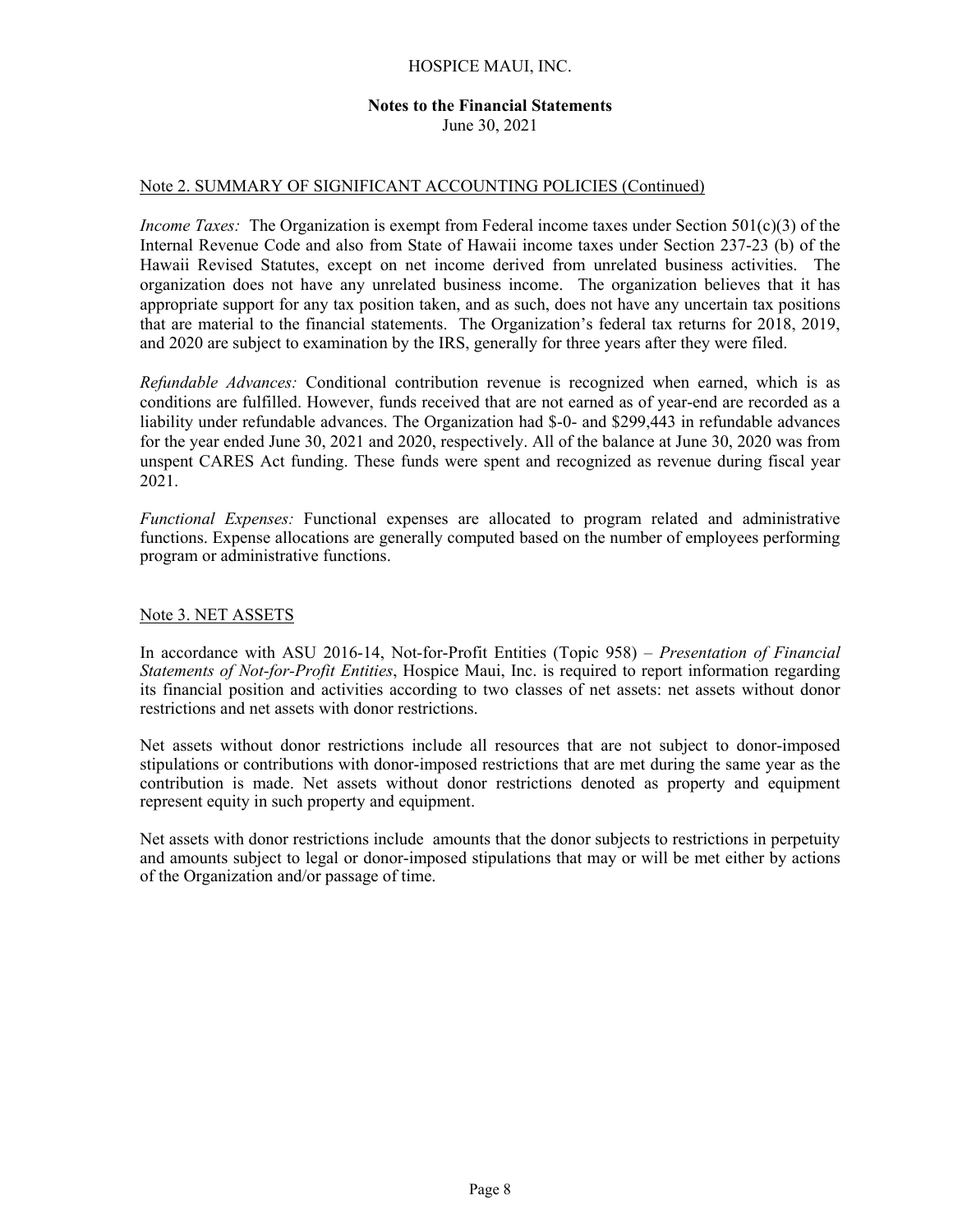#### **Notes to the Financial Statements**

June 30, 2021

#### Note 3. NET ASSETS (Continued)

Net assets with donor restrictions as of June 30 consist of the following:

|                          |   | 2021   | 2020 |         |  |
|--------------------------|---|--------|------|---------|--|
| Kokua Fund               | S | 34,565 | S    | 39,946  |  |
| Care Coordination Center |   | 23,101 |      | 11,719  |  |
| Comlimentary Medicine    |   | 6,856  |      | 17,756  |  |
| <b>Staff Computers</b>   |   | 5,059  |      | 22,115  |  |
| Other                    |   | 2,550  |      | 1,000   |  |
| Parking Lot Lights       |   | 1,114  |      | 1,115   |  |
| Website Design           |   | 475    |      | 475     |  |
| COVID-19 Purposes        |   |        |      | 8,557   |  |
| Hale Construction        |   |        |      | 8,500   |  |
|                          |   | 73,720 |      | 111,183 |  |

## Note 4. SUBSEQUENT EVENTS

In preparing these financial statements, management has evaluated events and transactions for potential recognition or disclosure through September 13, 2021, the date the financial statements were available for use.

Subsequent to the year end, the COVID-19 pandemic was still ongoing. At the time these financial statements were available to be issued the situation remained very volatile and the full effect of the pandemic on the operations of the Organization could not be determined.

#### Note 5. RECONCILIATION OF CHANGE IN NET ASSETS WITH NET CASH PROVIDED BY OPERATING ACTIVITIES

|                                                |   | 2021       |   | 2020       |
|------------------------------------------------|---|------------|---|------------|
| Change in Net Assets                           | S | 513,040    | S | 1,241,243  |
| Adjustments to Reconcile:                      |   |            |   |            |
| Add back Bad Debt                              |   | 167,814    |   | 109,491    |
| Add back Depreciation Expense                  |   | 101,025    |   | 98,078     |
| Change in Accounts Receivable                  |   | (167, 444) |   | 1,301,876  |
| Change in Accounts Payable                     |   | (99, 495)  |   | (150, 064) |
| Change in Prepaids                             |   | (9, 484)   |   | 8,315      |
| Change in Accrued Payroll and Related Expenses |   | 160,333    |   | 166,331    |
| Change in Refundable Advances                  |   | (299, 443) |   | 299,443    |
| Net Cash Provided by Operating Activities      |   | 366,346    |   | 3,074,713  |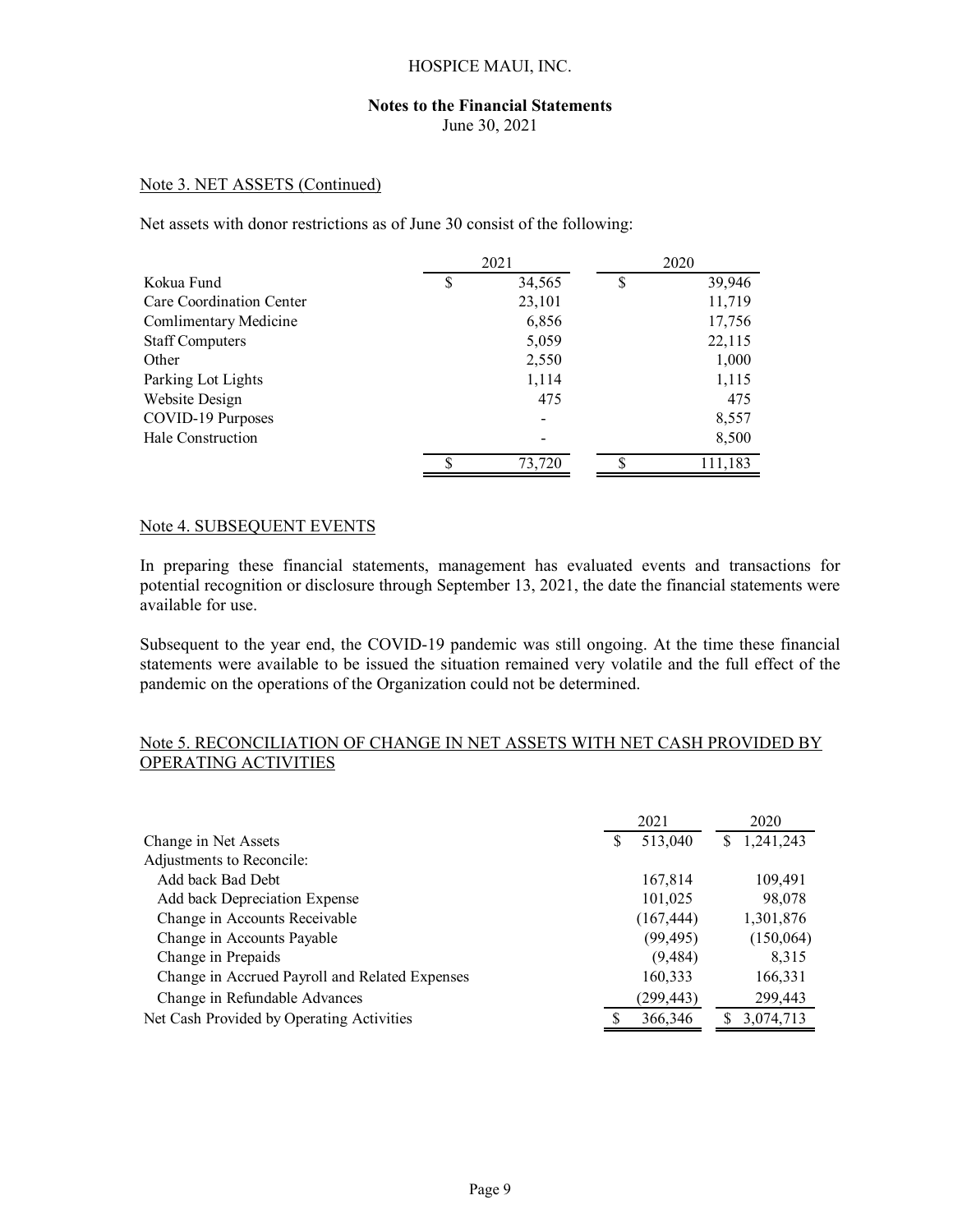# **Notes to the Financial Statements**

June 30, 2021

#### Note 6. CONCENTRATIONS

During fiscal year 2021, the Organization received approximately 89% of its revenue from program services and 11% from donations and grants.

# Note 7. BANK BALANCES INSURED

The Organization maintains cash balances in banks. These balances are insured by the Federal Deposit Insurance Corporation (FDIC). As of June 30, 2021 and 2020, the uninsured and uncollateralized portion of this balance was \$3,915,052 and \$3,621,829, respectively.

#### Note 8. RETIREMENT PLAN

On July 1, 2016, the Organization adopted a Safe-Harbor 401(k) Profit Sharing Plan for all eligible employees of the Organization. The new plan replaced Simplified Employee Pension plan and Section 403 (b) retirement plan that the Organization had in previous years. The Organization contributes 3% of the participant's regular salary (as defined) to the plan. Contributions to the plan were \$114,942 and \$82,937 for years ended June 30, 2021 and 2020, respectively.

#### Note 9. LEASE OF LAND

The Organization has a lease with the County of Maui for the 3.956 parcel of land located in Wailuku, Hawaii where the office and the new inpatient facility owned by the Organization are located. The lease expires on December  $15<sup>th</sup>$ , 2044 and calls for annual rent of \$1. The estimated value of forgone rent on the lease of the land parcel is difficult to estimate. Therefore, management believes that in-kind rent revenue cannot be accurately recorded for the years ended June 30, 2021 and 2020.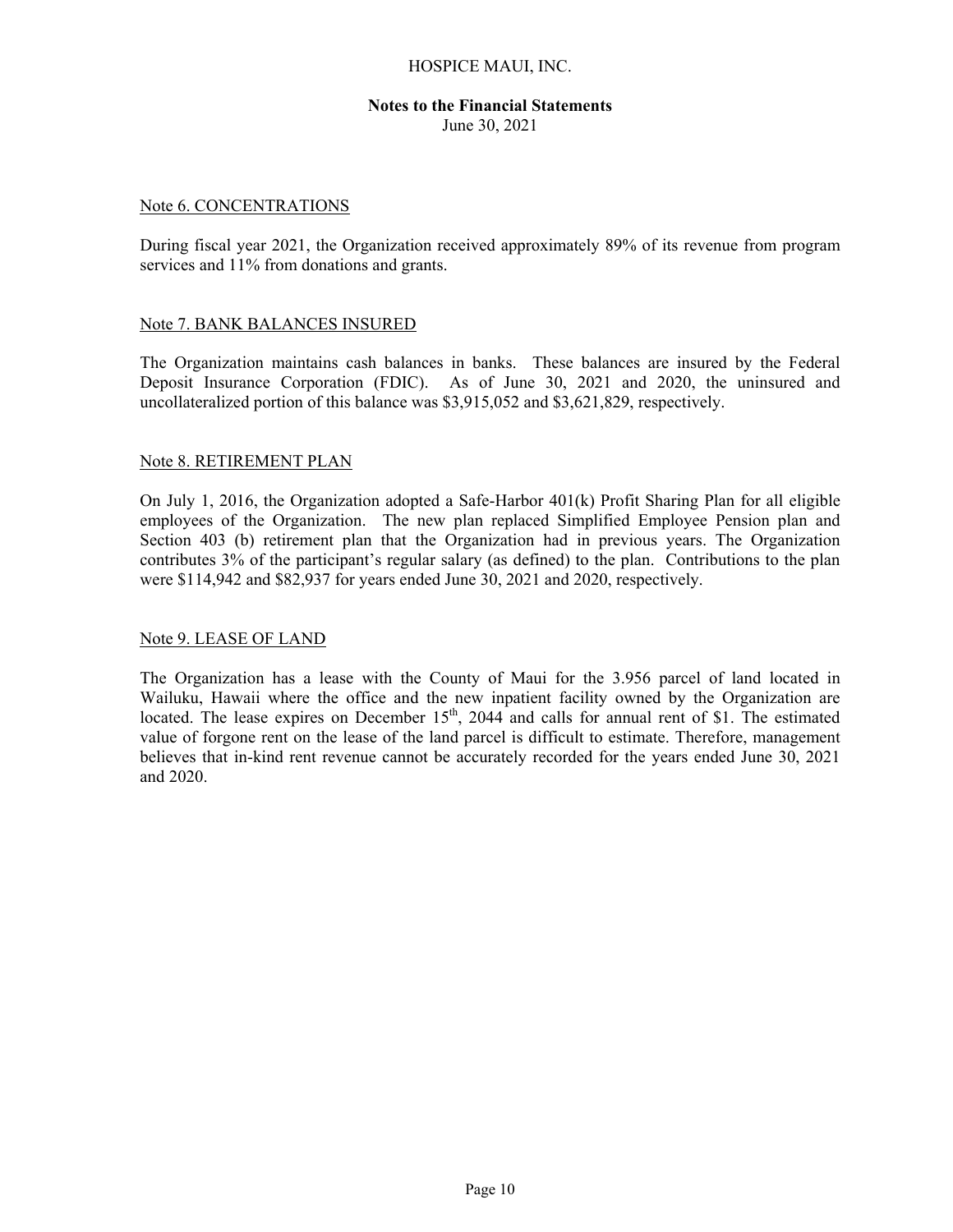#### **Notes to the Financial Statements**

June 30, 2021

#### Note 10. FAIR VALUE MEASUREMENTS

The Organization implemented ASC 820-10-50-1 which establishes a fair value hierarchy for inputs used in measuring fair market value that maximizes the use of observable inputs and minimizes the use of unobservable inputs by requiring that the most observable inputs be used when available. Observable inputs are those that market participants would use in pricing the asset or liability based on the best information available in the circumstances.

This fair value hierarchy consists of three broad levels.

Level 1 inputs consist of unadjusted quoted prices in active markets such as stock exchanges for identical assets and have the highest priority.

**•** Level 2 inputs consist of significant other observable inputs such as quoted prices for similar assets and liabilities in active markets, and inputs that are observable for the asset and liability, either directly or indirectly, for substantially the full term of the financial instrument.

Level 3 inputs consist of significant unobservable inputs and include situations where there is little, if any, market activity for the investment. The inputs require significant judgment or estimates, such as those associated with discounted cash flow methodologies and appraisals.

Fair values of assets measured on a recurring basis are as follows, there are no liabilities or other assets measured at fair value on a recurring or non-recurring basis.

| Assets                                                                 | Total June 30,<br>2021 |                             |                                 |                  |                                        |  | <b>Quoted Prices</b><br>Level 1                  |                  | Significant<br>Other Inputs<br>Level 2 |  |  | Significant Non-<br>Observable Inputs<br>Level 3 |
|------------------------------------------------------------------------|------------------------|-----------------------------|---------------------------------|------------------|----------------------------------------|--|--------------------------------------------------|------------------|----------------------------------------|--|--|--------------------------------------------------|
| Mutual Funds<br>Investments held in unemployment trust<br><b>Total</b> | S                      | 50,554<br>61,727<br>112,281 | \$                              | 50,554<br>50,554 | S<br>\$                                |  | S                                                | 61,727<br>61,727 |                                        |  |  |                                                  |
| Assets                                                                 |                        | Total June 30,<br>2020      | <b>Quoted Prices</b><br>Level 1 |                  | Significant<br>Other Inputs<br>Level 2 |  | Significant Non-<br>Observable Inputs<br>Level 3 |                  |                                        |  |  |                                                  |
| Mutual Funds<br>Investments held in unemployment trust<br><b>Total</b> | S                      | 50,677<br>51,259<br>101,936 | \$                              | 50,677<br>50,677 | S<br>\$                                |  | S                                                | 51,259<br>51,259 |                                        |  |  |                                                  |